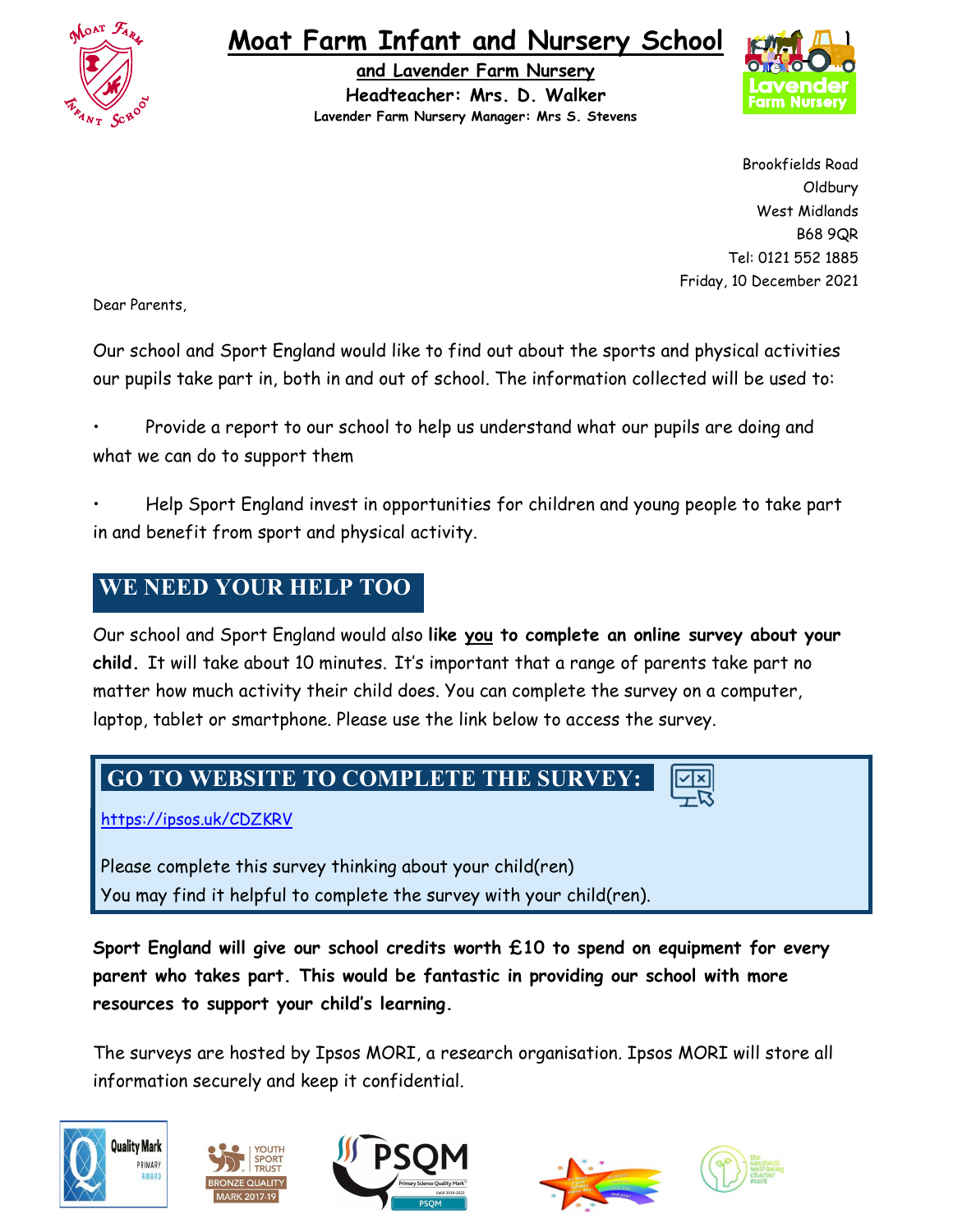

# Moat Farm Infant and Nursery School

and Lavender Farm Nursery Headteacher: Mrs. D. Walker Lavender Farm Nursery Manager: Mrs S. Stevens



Further information can be found on the next page or contact Miss Gregory if you have any questions. We hope that you will be able to take part in this important study. Thank you in advance for your help.

Many thanks Miss Gregory

My child doesn't do many sports or activities, should I still take part? Yes – it is important as many parents as possible take part. Sport England want to find out what children are not doing as well as what activities they are doing.

What type of questions will be asked? Your child will be asked about participation in sports and physical activity, attitudes to activity, wellbeing, age and gender. The survey asks for their birthday so that their answers can be matched to the survey you complete based on age, birthday and gender.

You will be asked to provide more detail about the activities your child does. Some questions have a 'prefer not to say' option and you do not need to answer these questions. This includes questions about ethnicity and disability. There are also some questions not related to sport and physical activity that ask about things such as holidays, car ownership, and availability of computers. These are asked to help us understand how wider factors may impact on children's engagement in sport and physical activity.

I don't have 10 minutes to complete the survey all in one go That is ok – you can complete it in smaller parts. If you have to close the survey part way through a unique link will be emailed to you so you can return to the survey at a later time. You will need to provide your email address at the start of the survey for this facility to work. The email address you provide is not used for any other purpose, and you do not have to provide an email if you would like to complete the survey in one go.

What if I can't access the URL? If you have any technical issues you can email activeliveschild.help@ipsos.com with your queries. In the message include your child's school, your query and what help you need – you do not need to give your name, your child's name or other personal information.

I have more than one child at the school – what do I do? If you have more than one child in school you can complete the survey twice, thinking about a different child each time. If you only wish to complete the survey once please complete it for the child whose name is earliest in the alphabet.